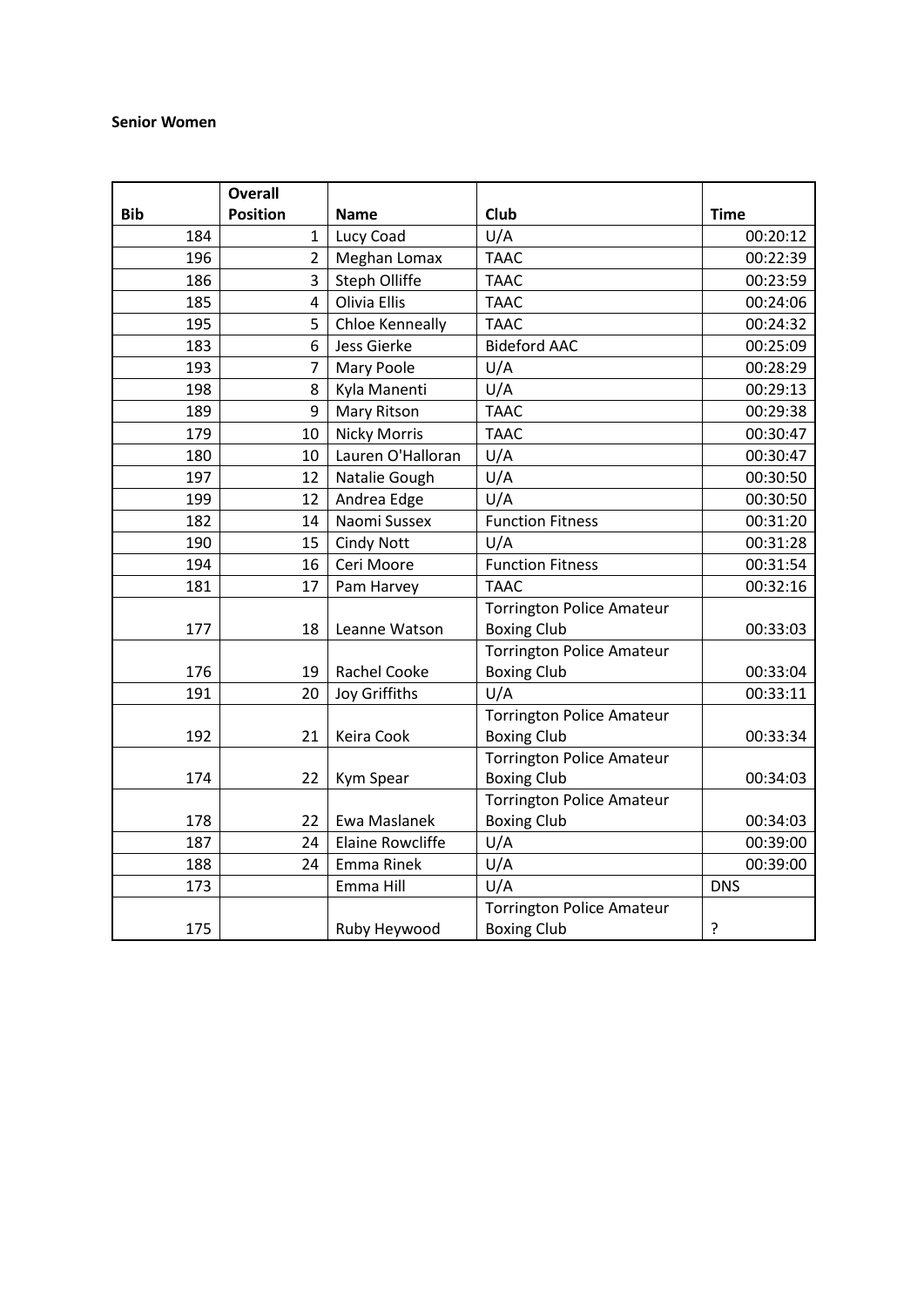### **Senior Men**

|            | <b>Overall</b>  |                        |                                                        |             |
|------------|-----------------|------------------------|--------------------------------------------------------|-------------|
| <b>Bib</b> | <b>Position</b> | <b>Name</b>            | Club                                                   | <b>Time</b> |
| 292        | 1               | Mark Jenkins           | <b>Bideford AAC</b>                                    | 00:15:40    |
| 280        | 2               | lan Gooding            | <b>Bideford AAC</b>                                    | 00:17:30    |
| 296        | 3               | Daniel Copp            | U/A                                                    | 00:17:48    |
| 285        | 4               | Richard O'Brien        | U/A                                                    | 00:19:13    |
|            |                 |                        | <b>Torrington Police Amateur</b>                       |             |
| 288        | 5               | Tom Crawford           | <b>Boxing Club</b>                                     | 00:19:30    |
|            |                 |                        | <b>Torrington Police Amateur</b>                       |             |
| 287        | 6               | <b>Ozzy Manning</b>    | <b>Boxing Club</b>                                     | 00:19:59    |
| 67         | 7               | James Millchope        | U/A                                                    | 00:20:15    |
| 273        | 8               | <b>Bruce Cluron</b>    | Sumner                                                 | 00:20:38    |
| 277        | 9               | Wayne Stapleton        | <b>TAAC</b>                                            | 00:20:43    |
| 298        | 10              | <b>Steven Watson</b>   | U/A                                                    | 00:20:48    |
| 289        | 11              | Simon Edney            | U/A                                                    | 00:21:49    |
| 283        | 12              | <b>Toby Prowse</b>     | U/A                                                    | 00:21:56    |
|            |                 |                        | <b>Torrington Police Amateur</b>                       |             |
| 267        | 13              | Dobby                  | <b>Boxing Club</b>                                     | 00:21:58    |
|            |                 |                        | <b>Torrington Police Amateur</b>                       |             |
| 270        | 13              | Jordan                 | <b>Boxing Club</b>                                     | 00:21:58    |
| 271        | 13              | Wayne Hill             | <b>Torrington Police Amateur</b><br><b>Boxing Club</b> | 00:21:58    |
|            |                 |                        | <b>Torrington Police Amateur</b>                       |             |
| 272        | 13              | <b>Tim Cooke</b>       | <b>Boxing Club</b>                                     | 00:21:58    |
| 268        | 13              | <b>Pete Coates</b>     | <b>TAAC</b>                                            | 00:21:58    |
| 291        | 18              | Keith Hoadley          | <b>TAAC</b>                                            | 00:22:15    |
| 281        | 19              | Luke Amey              | U/A                                                    | 00:22:40    |
| 293        | 20              | <b>Conrad Stevens</b>  | <b>TAAC</b>                                            | 00:22:43    |
| 294        | 21              | Darren Avery           | <b>TAAC</b>                                            | 00:22:48    |
| 284        | 22              | Giles Cook             | U/A                                                    | 00:23:25    |
| 290        | 23              | Charlie Banfield       | <b>Function Fitness</b>                                | 00:23:37    |
|            |                 |                        | <b>Torrington Police Amateur</b>                       |             |
| 269        | 24              | James Capel            | <b>Boxing Club</b>                                     | 00:23:52    |
| 300        | 25              | Paul Drew              | U/A                                                    | 00:23:54    |
| 297        | 26              | <b>Steve Perry</b>     | <b>Function Fitness</b>                                | 00:25:06    |
| 274        | 27              | Colin Wynne            | <b>TAAC</b>                                            | 00:25:18    |
| 279        | 28              | David Buckingham       | Lonely Goat                                            | 00:25:30    |
| 299        | 29              | <b>Michael Cousins</b> | U/A                                                    | 00:25:31    |
| 278        | 30              | Matt Whittaker         | U/A                                                    | 00:26:02    |
| 295        | 31              | Andrew Jeffrey         | Just Jog Bideford                                      | 00:26:15    |
| 282        | 32              | Philip Hearn           | U/A                                                    | 00:26:40    |
| 286        | 33              | Tim Cloke              | U/A                                                    | 00:28:38    |
| 275        | 34              | <b>Gary Potts</b>      | U/A                                                    | 00:36:23    |
| 276        | 34              | Martin Copp            | U/A                                                    | 00:36:23    |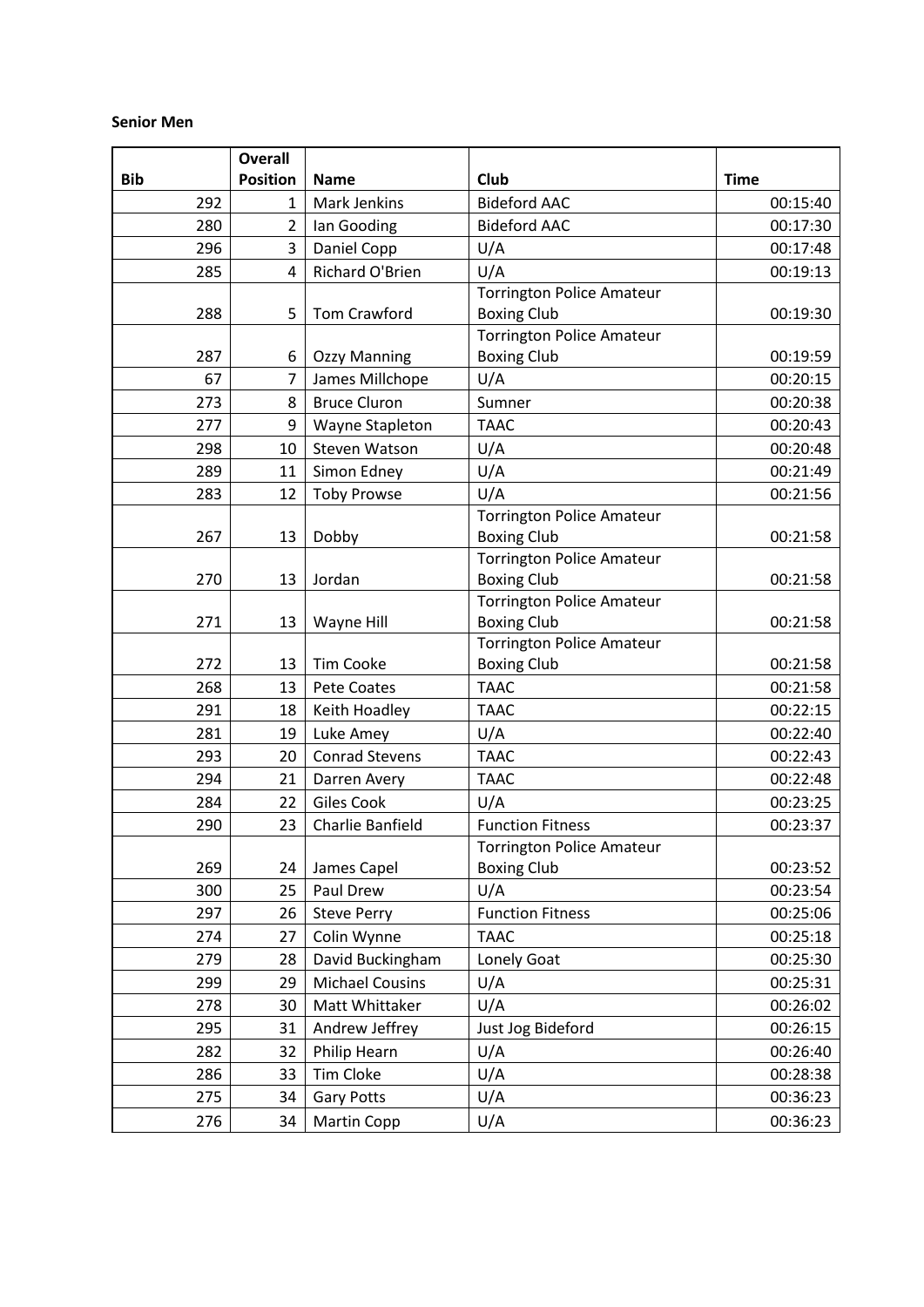## **Girls U13 and U16**

## **U13**

| <b>Bib</b> | <b>Overall</b><br><b>Position</b> | <b>Name</b>           | Club                             | <b>Time</b> |
|------------|-----------------------------------|-----------------------|----------------------------------|-------------|
| 60         |                                   | Calypso Smithson      | U/A                              | 00:14:58    |
|            |                                   | Allannah              |                                  |             |
| 58         |                                   | McConnachie           | U/A                              | 00:15:00    |
|            |                                   |                       | <b>Torrington Police Amateur</b> |             |
| 64         |                                   | Evie Hill             | <b>Boxing Club</b>               | 00:17:29    |
| 50         |                                   | <b>Amber Matthews</b> | U/A                              | 00:18:06    |

# **U16**

|            | <b>Overall</b>  |             |      |             |
|------------|-----------------|-------------|------|-------------|
| <b>Bib</b> | <b>Position</b> | <b>Name</b> | Club | <b>Time</b> |
| 65         |                 | Eden Hurst  | U/A  | 00:13:30    |